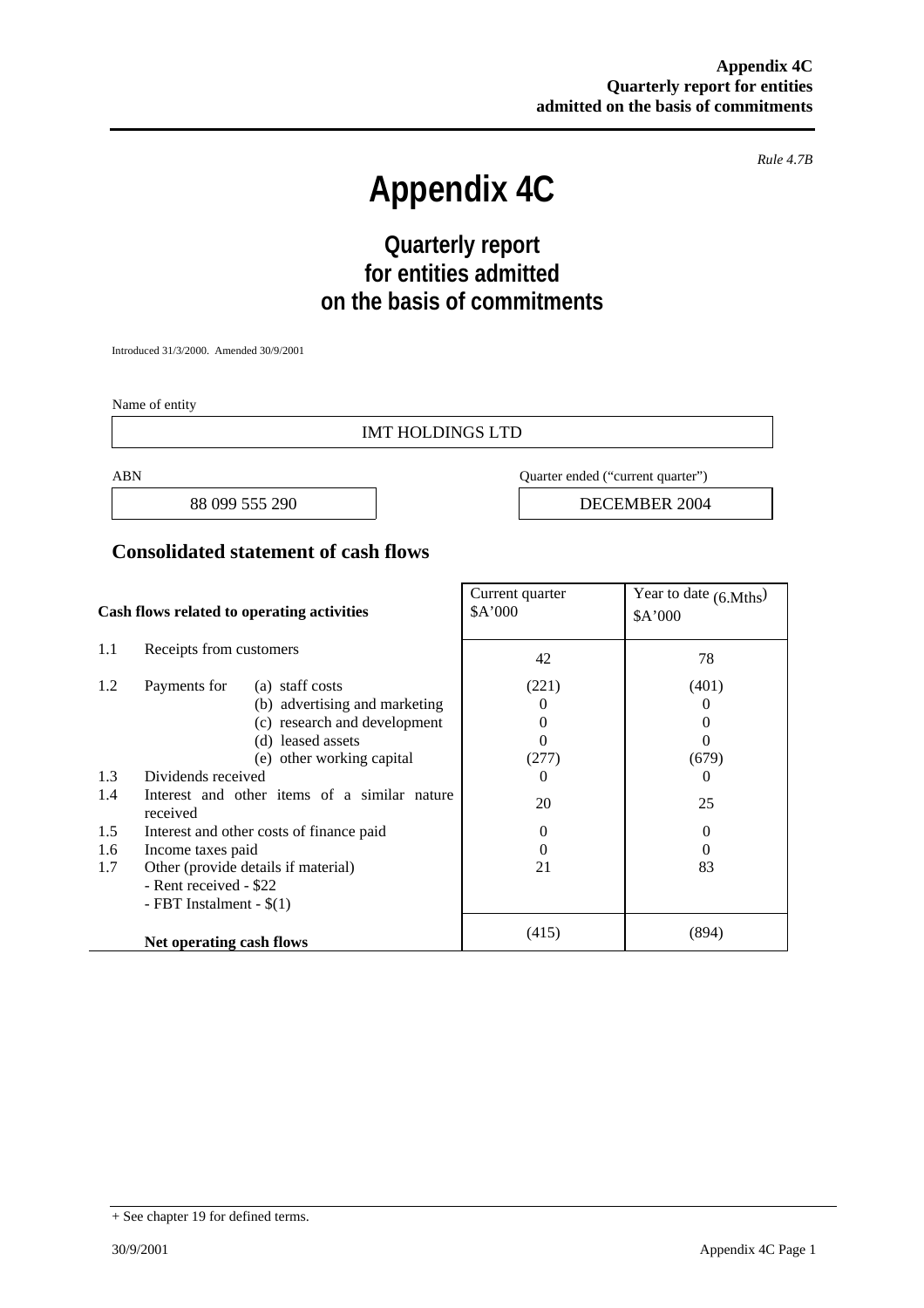|                              |                                                                                                                                                                                                                                                              | Current quarter<br>\$A'000 | Year to date $(0.6 \text{ Mths})$<br>\$A'000 |
|------------------------------|--------------------------------------------------------------------------------------------------------------------------------------------------------------------------------------------------------------------------------------------------------------|----------------------------|----------------------------------------------|
| 1.8                          | Net operating cash flows (carried forward)                                                                                                                                                                                                                   | (415)                      | (894)                                        |
| 1.9<br>1.10                  | Cash flows related to investing activities<br>Payment for acquisition of:<br>(a) businesses (item 5)<br>(b) equity investments<br>(c) intellectual property<br>(d) physical non-current assets<br>(e) other non-current assets<br>Proceeds from disposal of: | (36)<br>(38)               | (118)<br>(38)                                |
|                              | (a) businesses (item 5)<br>(b) equity investments<br>(c) intellectual property<br>(d) physical non-current assets<br>(e) other non-current assets                                                                                                            |                            |                                              |
| 1.11<br>1.12<br>1.13         | Loans to other entities<br>Loans repaid by other entities<br>Other (provide details if material)                                                                                                                                                             | (25)                       | (25)                                         |
|                              | Net investing cash flows                                                                                                                                                                                                                                     | (99)                       | (181)                                        |
| 1.14                         | Total operating and investing cash flows                                                                                                                                                                                                                     | (514)                      | (1,075)                                      |
| 1.15<br>1.16<br>1.17<br>1.18 | Cash flows related to financing activities<br>Proceeds from issues of shares, options, etc.<br>Proceeds from sale of forfeited shares<br>Proceeds from borrowings<br>Repayment of borrowings                                                                 | 1,350                      | 2,850                                        |
| 1.19<br>1.20                 | Dividends paid<br>Other - Listing Costs                                                                                                                                                                                                                      | (5)                        | (99)                                         |
|                              | Net financing cash flows                                                                                                                                                                                                                                     | 1,345                      | 2,751                                        |
|                              | Net increase (decrease) in cash held                                                                                                                                                                                                                         | 831                        | 1,676                                        |
| 1.21<br>1.22                 | Cash at beginning of quarter/year to date<br>Exchange rate adjustments                                                                                                                                                                                       | 1,506<br>(5)               | 664<br>(8)                                   |
| 1.23                         | Cash at end of quarter                                                                                                                                                                                                                                       | 2,332                      | 2,332                                        |

<sup>+</sup> See chapter 19 for defined terms.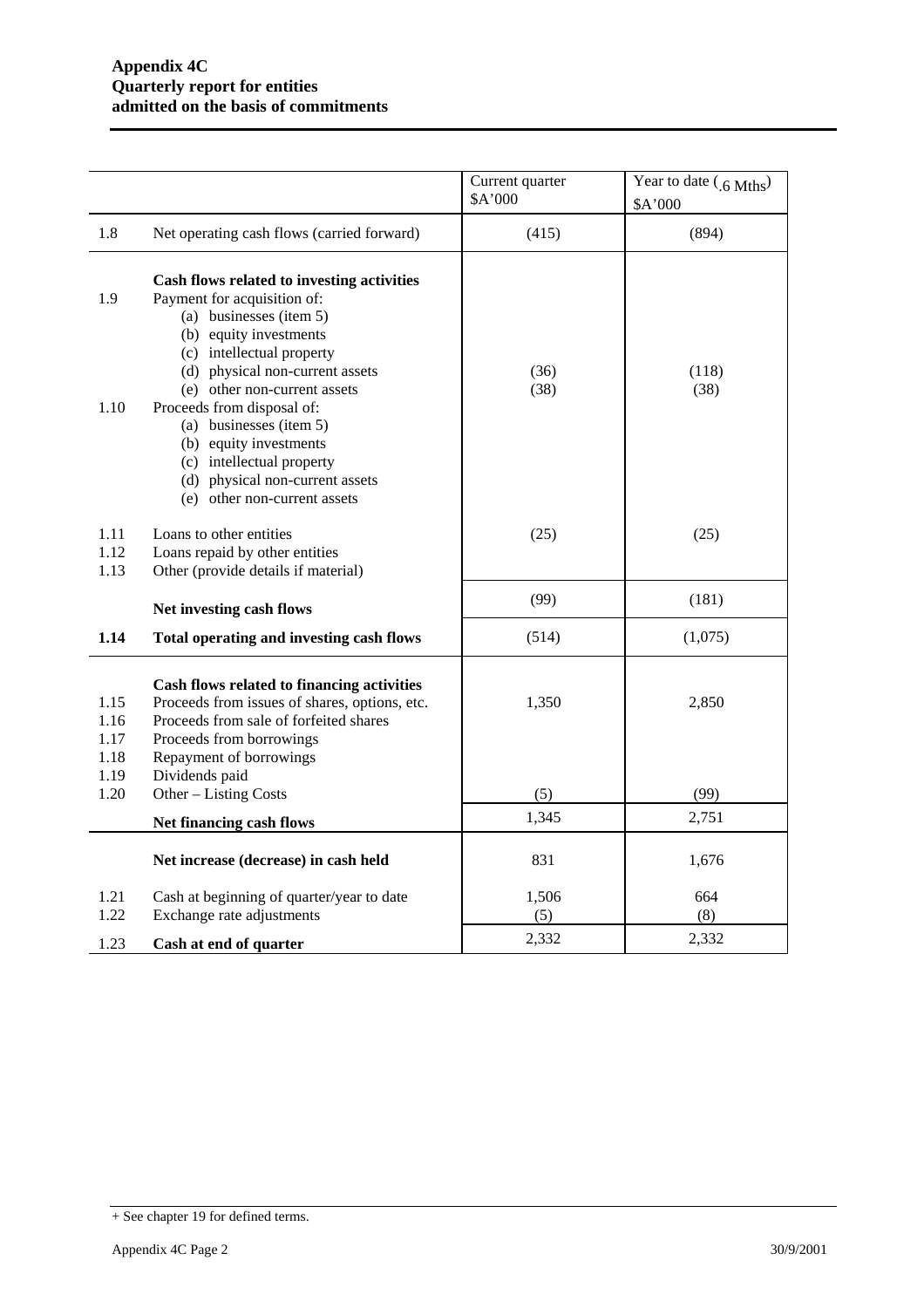## **Payments to directors of the entity and associates of the directors Payments to related entities of the entity and associates of the related entities**

|      |                                                                  | Current quarter<br>\$A'000 |
|------|------------------------------------------------------------------|----------------------------|
| 1.24 | Aggregate amount of payments to the parties included in item 1.2 | 82                         |
| 1.25 | Aggregate amount of loans to the parties included in item 1.11   |                            |
| 1 26 | Explanation necessary for an understanding of the transactions   |                            |

1.26 Explanation necessary for an understanding of the transactions During the period salary of AUD \$54,950 was paid to Mr Brett Crowley & AUD \$27,250 was paid as salary to Mr Joel Bidois

#### **Non-cash financing and investing activities**

- 2.1 Details of financing and investing transactions which have had a material effect on consolidated assets and liabilities but did not involve cash flows
- 2.2 Details of outlays made by other entities to establish or increase their share in businesses in which the reporting entity has an interest

#### **Financing facilities available**

*Add notes as necessary for an understanding of the position. (See AASB 1026 paragraph 12.2).* 

|     |                             | Amount available<br>A'000 | Amount used<br>\$A'000 |
|-----|-----------------------------|---------------------------|------------------------|
| 3.1 | Loan facilities             |                           |                        |
| 3.2 | Credit standby arrangements |                           |                        |

<sup>+</sup> See chapter 19 for defined terms.